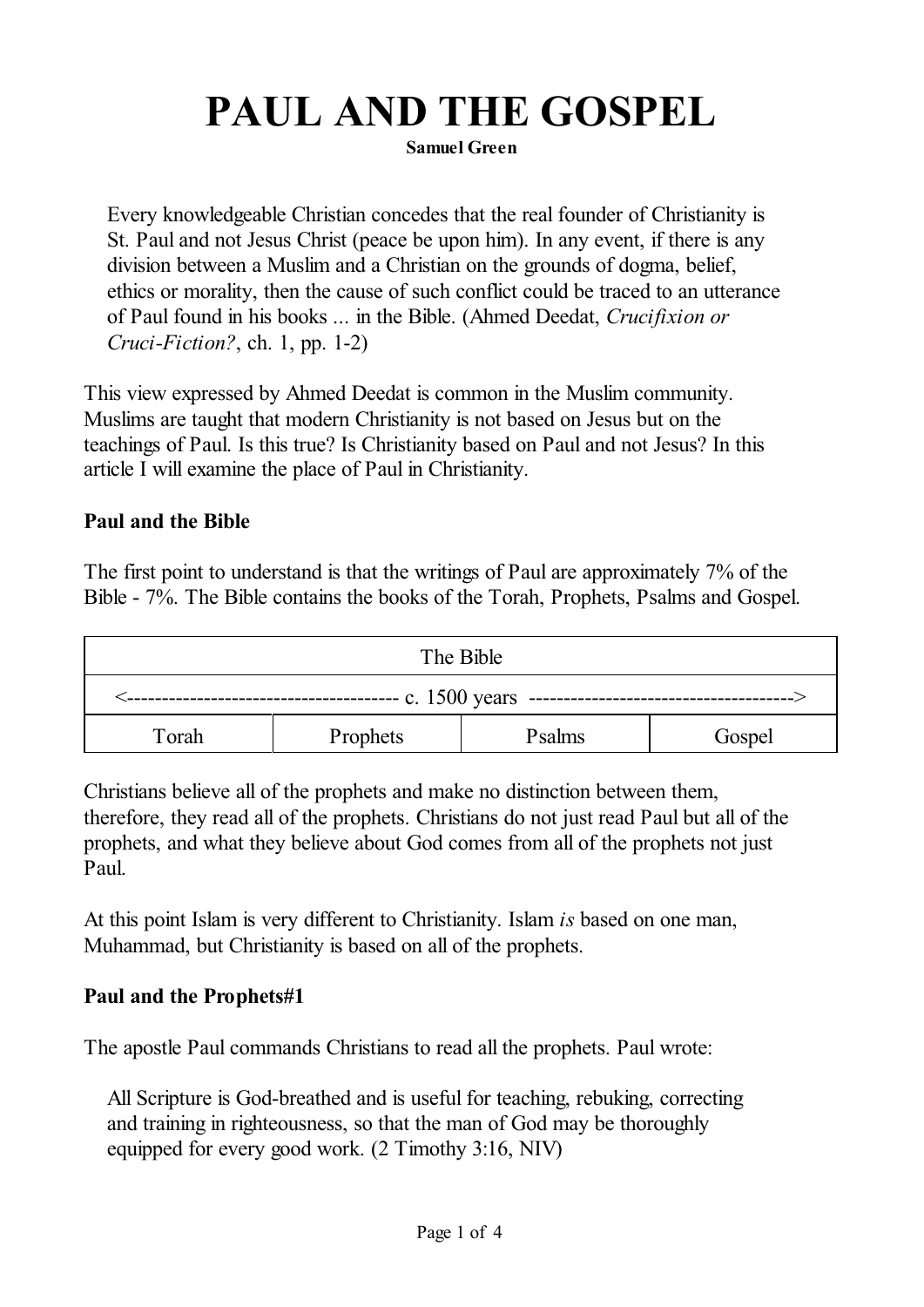Therefore, Paul does not turn people away from the earlier prophets to follow him, instead he commands Christians to read all the prophets, and this is what Christians have always done. Again, Christianity and Islam are very different at this point.

## **Paul and the Prophets#2**

|                                                         | <b>Torah</b>                                            | <b>Prophets</b>                                                                               | <b>Psalms</b>            | <b>Jesus</b>                   | Paul                              |
|---------------------------------------------------------|---------------------------------------------------------|-----------------------------------------------------------------------------------------------|--------------------------|--------------------------------|-----------------------------------|
| One God                                                 | Gen. 1:1                                                | Is. 45:5                                                                                      | Ps.<br>96:5              | Mark<br>12:29                  | 1 Tim. 2:5                        |
| God created<br>humanity in<br>his image.                | Gen.<br>$1:26-27$                                       | Dan. 7:13-14, 10:4-<br>6, Ez. 1:25-28, 43:1-<br>3                                             | Ps. 8,<br>82             | John<br>$10:29-39$ ,<br>14:8-9 | 1 Cor.<br>11:7, Col.<br>$1:15-20$ |
| The<br>Fatherhood &<br>Son of God                       | Ex. 4:22-<br>23, Deut.<br>4:1, 32:6                     | 2 Sam. 7,<br>1 Chron. 17:13,<br>Is. 45:11, 63:16,<br>64:8, Jer. 31:9, Hos.<br>11:1, Mal. 2:10 | Ps. 2,<br>80:15,<br>82:6 | Mat. 6:9,<br>26:63-64          | Rom. 1:1-<br>$\overline{7}$       |
| God dwells<br>and<br>fellowships<br>with his<br>people. | Gen. 3:8,<br>$4:14, \mathrm{Ex}$ .<br>25:9,<br>29:45-46 | Ez. 10, 48:35,<br>Zec. 2:10-13, 8:3                                                           | Ps. 46,<br>76:2          | John $1:14$ ,<br>$2:20-21$     | Eph. 2:22                         |
| God accepts<br>a sacrifice for<br>sin.                  | Lev. 16,<br>17:11                                       | 2 Chron. 29:20-24,<br>Job 1:5, 42:7ff,<br>Is. 53,<br>Ez. 16:63                                | Ps.<br>51:19             | Mat.<br>26:27-28               | Rom.<br>3:25                      |

What the apostle Paul taught agrees with earlier prophets.

As you can see the prophets build on each other and they are meant to be read together. Paul taught part of this message of the prophets.

If Christians and Muslims believe different things it is because Christians read all of the prophets while Muslims just follow Muhammad.

# **Did Paul change the message of Jesus?**

It is also common for Muslim leaders to say that Jesus simply came to the nation of Israel to reaffirm the Law of Moses (Torah) and that it was Paul who changed this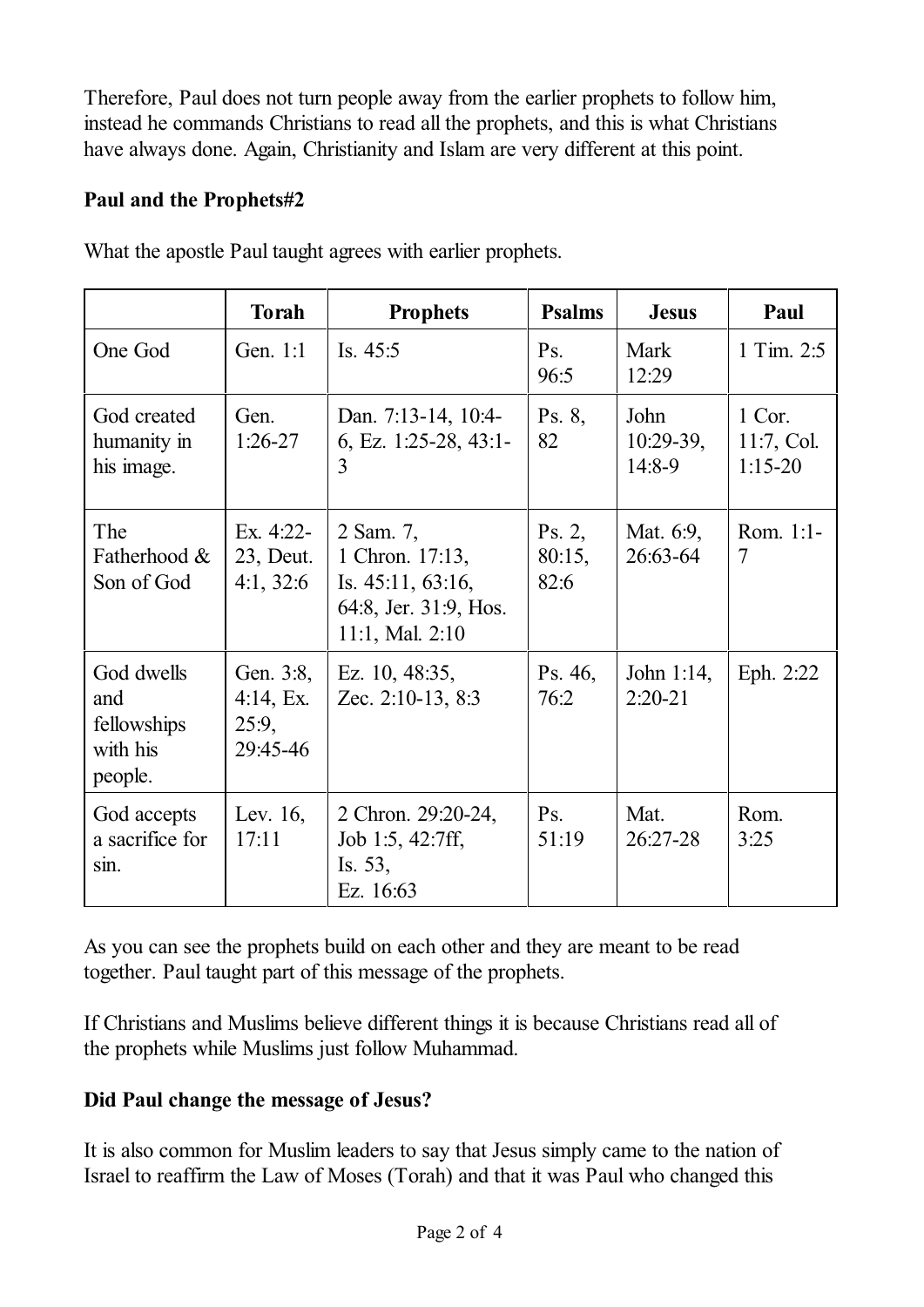teaching of Jesus. For example Bilal Philips wrote:

Jesus stressed to his followers that his mission did not cancel the laws received by Prophet Moses. As the prophets who came after Moses maintained the law, so did Jesus. ... However, Paul, who claimed to be a disciple of Jesus, systematically cancelled the laws. (Bilal Philips, *The True Message of Jesus*, Rabwah: IPC, 2007, pp. 73-74)

However when Muslim leaders say this they are denying the Qur'an. The Qur'an says that Jesus brought a new revelation called the Gospel (5:46), and that this Gospel, while confirming the Torah, is different from the Torah.

And [I (Jesus) have come] confirming what was before me of the Torah and to make lawful for you some of what was forbidden to you. (Qur'an 3:50, Saheeh  $In.)$ 

This change that the Gospel brings is because Jesus *fulfills* the Torah and Prophets. Jesus said:

Do not think that I have come to abolish the Law (Torah) or the Prophets; I have not come to abolish them but to fulfill them. (Matthew 5:17, NIV)

Jesus fulfills the Torah and the Prophets. This is why the Gospel brings a change and it is Jesus who brought this change not Paul.

# **Jesus and His Apostles**

Jesus had many disciples and from these he chose apostles. These apostles were his authorized witnesses and spokesmen. At first there were twelve apostles but over time Jesus appointed more (Rom. 16:7, 1 Cor. 15:6-9).

At first Paul was hostile to Jesus but God opened Paul's heart and Jesus called him to be his apostle.

For I (Paul) am the least of the apostles and do not even deserve to be called an apostle, because I persecuted the church of God. (1 Corinthians 9:1, NIV)

Paul did not take this honour upon himself. It was Jesus who came to Paul (Acts 9, 1 Cor. 9:1) and appointed him to be an apostle.

The work of an apostle is very hard. Like many apostles and prophets before him the apostle Paul is misrepresented and attacked. You should not believe those who do this.